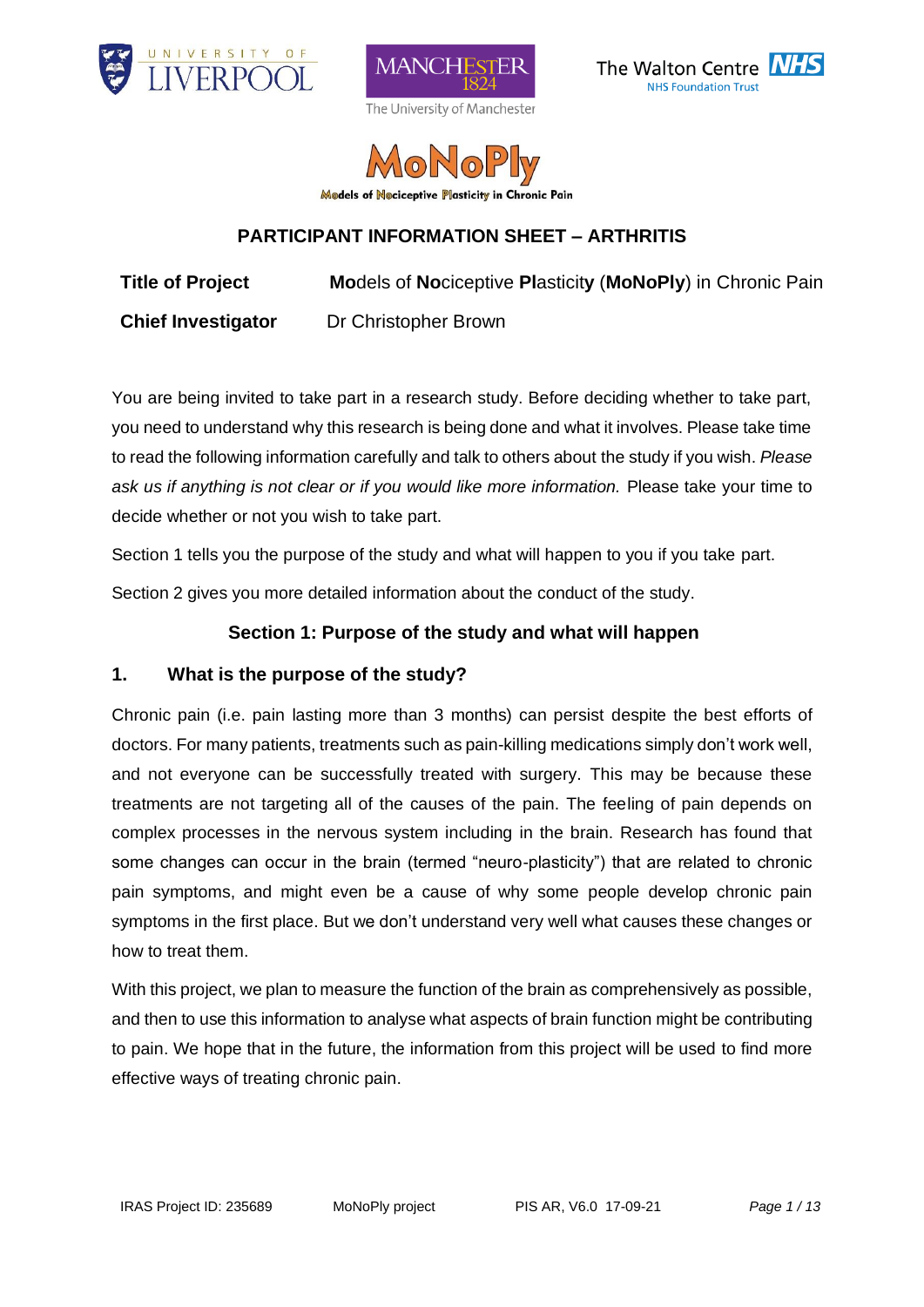





# **2. Why have I been invited?**

You have been invited because you have previously sought medical treatment for chronic pain related to arthritis. We are including participants in this study who are over the age of 18.

## **3. Do I have to take part?**

No – participating in this study is completely voluntary. If you decide to participate you will be asked to sign an Informed Consent Form, however you are still free to change your mind and leave the study at any time (including before or during the study) without needing to give a reason. See Section 2 of this form for further details.

## **4. Are there any reasons why I cannot take part?**

We will discuss with you in detail whether there are any reasons why it would be unsuitable for you to take part in this study. In summary, you will **not** be able to take part if you:

- Are currently or plan to be hospitalised during the period of study.
- Are on excessive dosages of some medications.
- Have a history of serious head injury or brain surgery.
- Have a history of neurological disease.
- Are pregnant, planning to become pregnant, or are breast feeding.
- Have metal in your body, head, or eyes that cannot be removed, such as a cardiac pacemaker, brain clip, shrapnel, metal filings etc. (This only applies if you take part in magnetic resonance (MR) scanning - see below for details).
- Are not able to follow the study procedure for other reasons not identified above.

# **5. What will happen to me if I take part?**

Before we ask you to take part in the study, we will go over the study with you on the phone or in person to ensure that you are eligible and that you are happy to continue.

The study will involve a number of visits (between one and three, all of which are optional), each of which would last between 2 hours and 3 hours (including some breaks for rest or refreshments). After taking part in Visit 1, you are free to decide whether or not to take part in Visit 2 and/or Visit 3, as there is no obligation to do so. On each visit, you will be asked to sign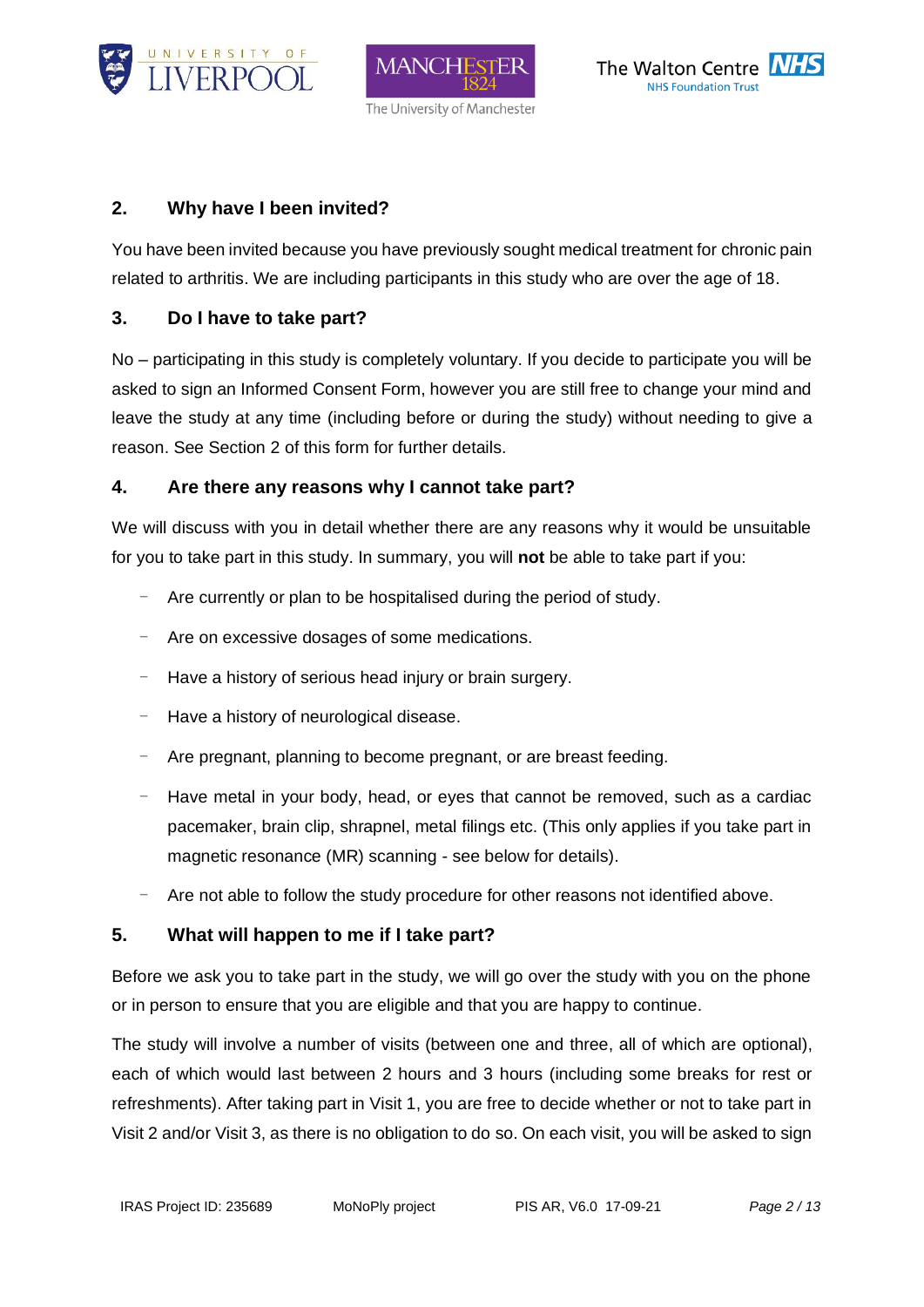

MAN( The University of Manchester



an Informed Consent Form to say that you are happy to undergo the study procedures - you will be given a copy of this to take away and refer to later.

Here is an overview of the study visits and what will be involved that is specific to each visit. The section following this overview contains more detail on the study procedures (i.e. those we indicate here in underlined *italics*) should you wish to know more.

#### **Visit 1**

You will be invited to attend the Clinical Sciences Building at Aintree University Hospital. You will be asked to undergo some tasks that involve recording your brain activity with EEG (*Electroencephalography*) while you feel *electrical sensations* that we will cause on your hand, some of which will feel painful to a level that is tolerable and that you are in control of. In another task, you will watch simple images (shapes) appearing on a computer screen. In both tasks you will also hear *sound sensations* we will provide through some headphones. We will measure how your brain responds to these sensations. We will also ask you to complete a number of questionnaires during this visit, which can be taken away and completed at home if you wish to do so. These questionnaires measure your chronic pain symptoms, your ability to perform normal daily activities, and how well you cope with the pain mentally and physically. We will also ask if you are willing to undergo a brief *tender-point test* involving the research applying pressure to different points on your body.

#### **Visit 2**

You will be again be invited to attend the Clinical Sciences Building at Aintree University Hospital, in order to repeat the tests that were done in Visit 1, although only a small subset of the questionnaires need to be completed this second time.

#### **Visit 3**

You will be invited to attend the University of Liverpool campus (specifically, the Liverpool Magnetic Resonance Imaging Centre - LiMRIC) where we will take a number of detailed *brain (MRI) scans*. Also during the visit we will cause you to feel some non-painful *vibration sensations* on one finger and *painful pressure sensations* on your thumb, to a level that is tolerable and that you are in control of, so that we can measure how your brain responds to these sensations.

### **Further detail on study procedures**

#### *EEG (Electroencephalography)*

IRAS Project ID: 235689 MoNoPly project PIS AR, V6.0 17-09-21 *Page 3 / 13*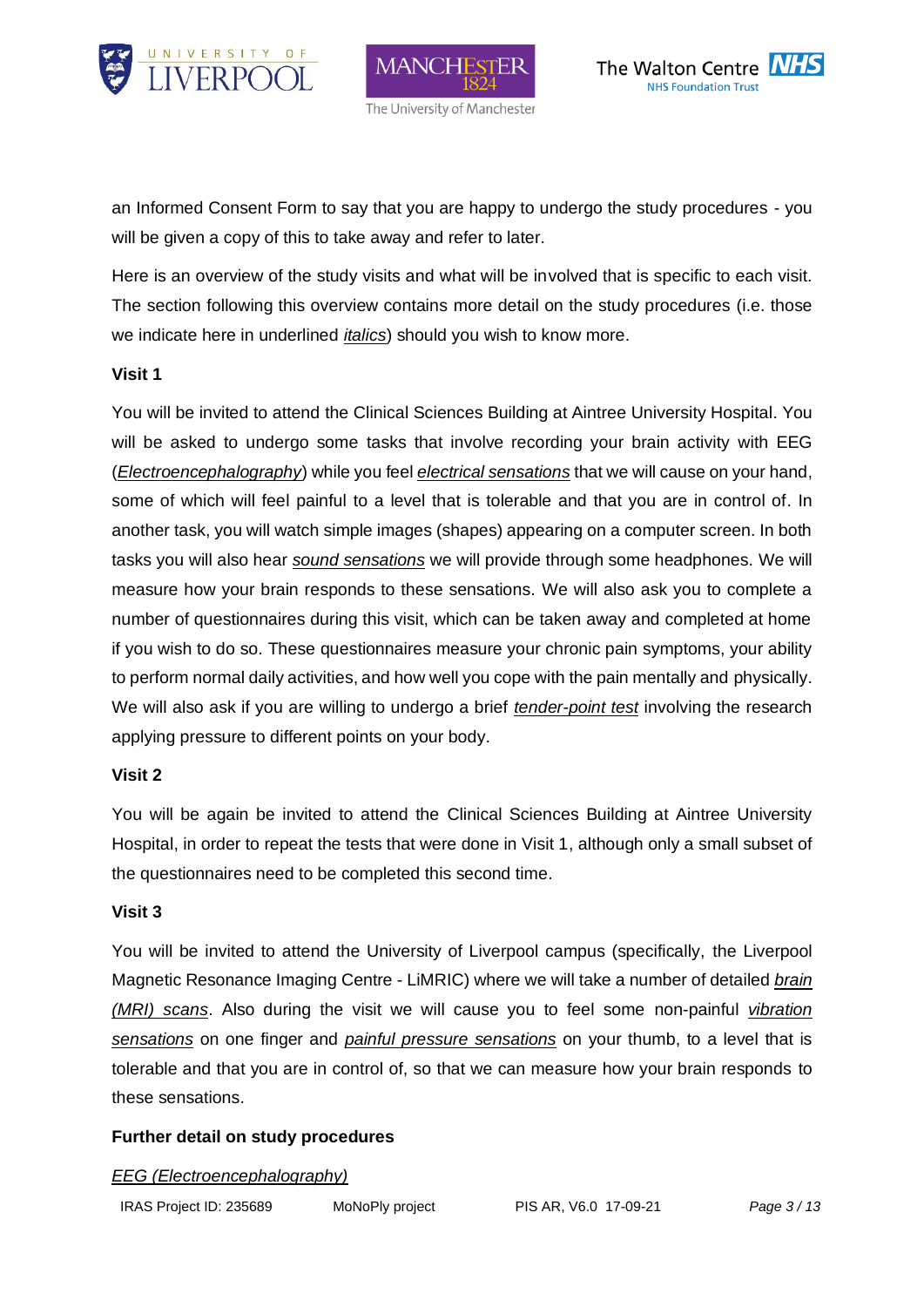





The brain produces small amounts of electrical activity which can be detected and recorded at the surface of the scalp using EEG. This is a safe and non-painful procedure and has been used for several decades in clinics as well as in basic research. The activity of the brain involves wearing a number of electrodes with wires attached that rest on your scalp along with a gel solution. Fitting the cap and gel should not be painful, although you might experience some mild discomfort. You will be advised to avoid wearing makeup and hair gel because this makes it more difficult to establish electrical contact between your head and the electrodes.



This is similar to the EEG cap that will go on your head, which will require filling each electrode on the cap with gel. The gel is water-based and can be easily washed out of the hair afterwards. It takes less than half an hour to put on the EEG cap and fill all of the electrodes with gel. The cap will be left on your head for between 1 and 2 hrs while some tests are performed.

#### *Electrical sensations*

Before and during the EEG recording, we will conduct tasks in which you will feel touch stimuli applied to one or more fingers using a device that delivers very brief electrical pulses (each one lasting a fraction of a second). This is an entirely safe procedure and very similar to using a TENS machine. Initially, we will spend time adjusting the intensity of the sensation to best suit you. This will involve finding out both your pain threshold (when the sensation is just starting to get mildly painful) as well as the highest intensity level that you are willing to tolerate. After that, when we conduct the tasks, we will know which intensities to deliver that are tolerable for you personally, and you will be in control of whether to tolerate those sensations or have them decreased to a lower intensity. During the tasks, you will feel the touch/pain sensations repeatedly at a fast rate (sometimes faster than once per second) for periods of up to 5 mins at a time. These periods of stimulation will be repeated a number of times if you

IRAS Project ID: 235689 MoNoPly project PIS AR, V6.0 17-09-21 *Page 4 / 13*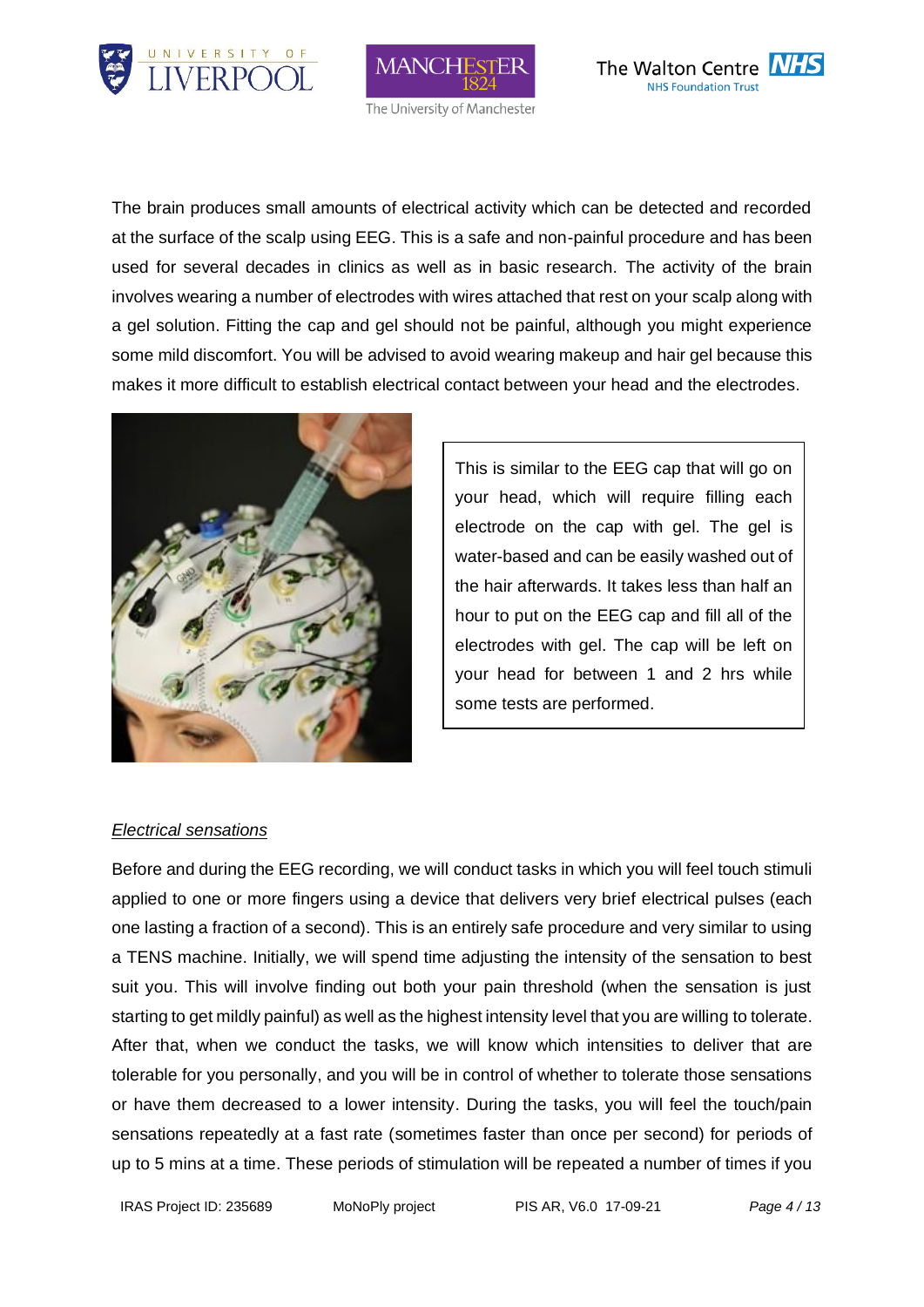





are happy to tolerate them for that long. During each period of stimulation, the intensity of the sensation may increase or decrease randomly within your tolerable limits. We will either ask you to just feel the sensations passively while you relax or pay attention to something relaxing, or we will ask you to report to us (e.g. by pressing a button) how you are feeling the intensity of the sensation.

#### *Images on a screen*

In another task, we will display brief images of simple shapes (e.g. filled circles) appearing on a computer screen. The task that is very similar to that described above for the electrical touch stimuli, except that you will be asked to press a button when there is a change in the brightness of the image.

#### *Sound sensations*

During the above tasks, we will play some simple sounds (beeps) to you through headphones. We want to make sure the loudness is suitable for you (not too quiet and not too loud) and so we will initially spend some time finding volumes of the sounds that will suit you.*Tender-point test*

With your permission, we will perform a brief test lasting about 2 minutes in which the researcher will use their thumb to exert pressure on 18 defined points over your body. Pressure is slowly increased on each point until the tip of the researcher's thumb tip just begins to blanche (whiten), at which point the researcher will ask you whether this is painful.

#### *Brain (MRI) scans*

For Visit 3, we first need to make sure it is safe for you to have an MRI scan (for example, it is important that you don't have any metal implants in your body). We will first check this over the phone before you arrive, and again formally on the day.

Firstly, you will be asked to wear a gown (changing rooms are provided) and remove items which are affected by the magnetic field of the scanner (e.g. hearing aids, mobile phones, keys, coins, pens, credit cards - secure lockers are provided). MRI scans are noisy so you will need to wear ear plugs that are provided. To monitor your breathing patterns during the scans, we may provide a respiration belt (a thin elasticated band with a Velcro fastener) that will fit snugly around your abdomen. We may also ask you to wear a finger pulse monitor on your finger or thumb. Neither of these should cause any pain or discomfort.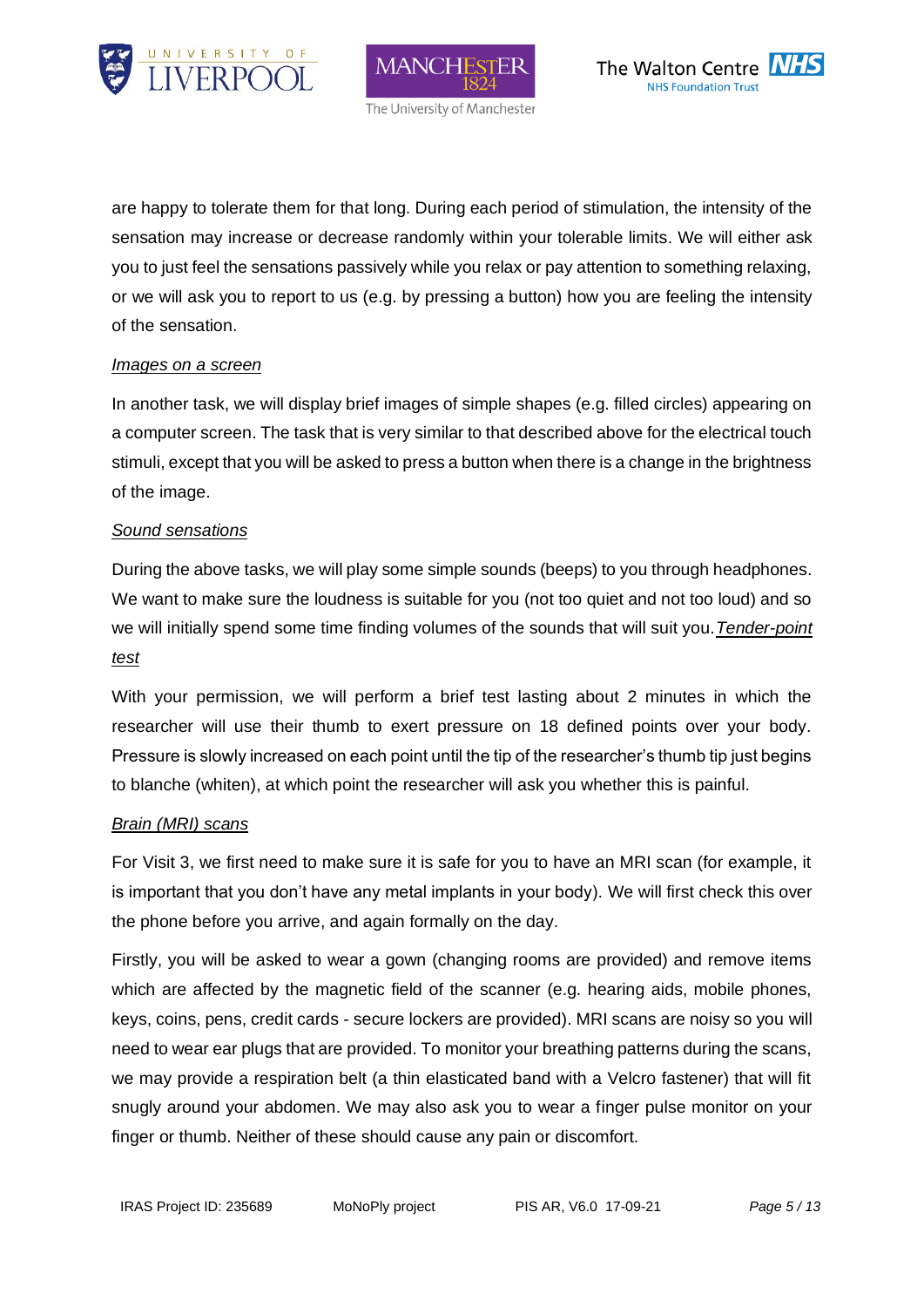





The scans then involve lying still on a flat surface inside the tube of the scanner for no more than 60 minutes. MRI scanners can be noisy and some people are uncomfortable lying in the small space inside the scanner, so please let us know if you are ever claustrophobic. However, there is a small mirror in front of your face that would give you some view outside. The whole time that you are in the scanner you will be given a buzzer, which you will be able to use at any time if you wish to stop the study. For most of the scans, you can lie with your eyes closed and relax. For one of the scans, we will measure how your brain responds to vibrations and also to pressure sensations on your thumb, but only if you feel this is acceptable and tolerable.

#### *Pressure sensations*

During one of the MRI scans (Visit 3), painful and non-painful pressure sensations will be caused to your thumbnail using a device, each one lasting no more than a few seconds. Before the scan begins, we will find two levels of pressure intensity that are tolerable for you: one will be a "low" intensity (non-painful) and the other a "high" intensity that is painful but below the level that you tell us is the maximum you are willing to tolerate. The scan that involves these pressure sensations will take no longer than 20 minutes and you will not feel more than 30 of the "high" sensations during that time. During the scan, we will ask you to indicate how intense the sensation is, and this will allow us to decrease the intensity if it is too much for you.

#### *Vibration sensations*

Also during one of the MRI scans (Visit 3), you will feel some non-painful vibration sensations on one finger using a vibrating device that we will comfortably attach to your finger. Before the scan begins, we will adjust the intensity of the vibration to a level that is comfortable for you. This will take place during the same scan that involves the pressure sensations described in the previous paragraph. You will not feel more than 30 of these vibrations during that time.

### **6. Are there any restrictions that I need to comply with if I take part?**

You will be asked to refrain from consuming alcohol, smoking tobacco, or consuming any other recreational drugs for 24 hrs prior to the study visits, in case it interferes with the brain recordings.

#### **7. What are the possible benefits of taking part?**

The study does not involve any form of treatment and so you are not expected to benefit directly from participating in this study. However, information collected as part of your participation may benefit patients with chronic pain in the future.

```
IRAS Project ID: 235689 MoNoPly project PIS AR, V6.0 17-09-21 Page 6 / 13
```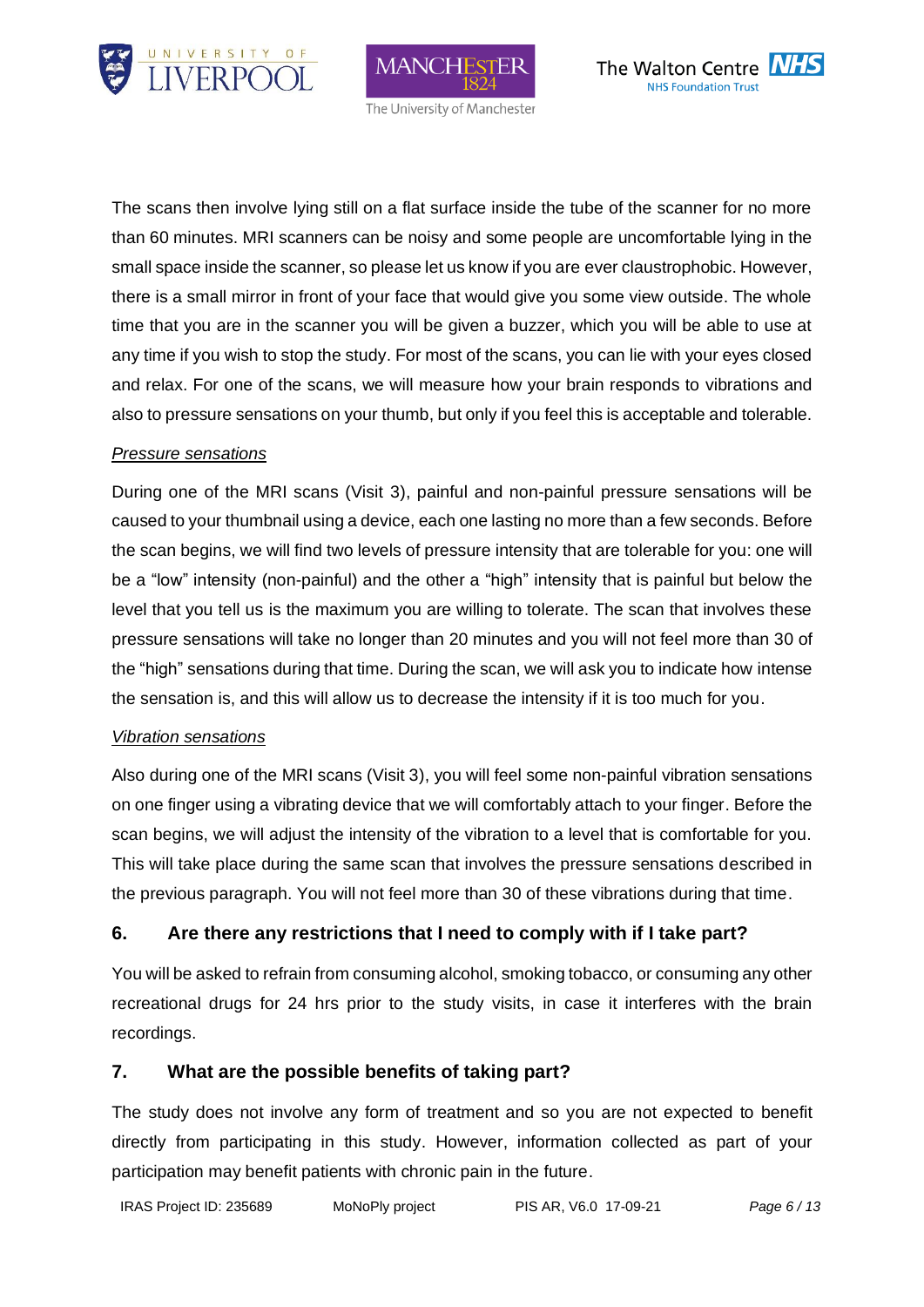





### **8. What are the possible disadvantages and risks of taking part?**

The study is unlikely to cause risk to your health should you take part. Some things to note are:

- Sound stimulation will be kept at a safe volume so as not to harm the ears.
- The electrical stimulator for inducing touch sensations has in-built safety cut-off limits to prevent injury and is not expected to cause harm.
- MRI scans are not known to be associated with any significant dangers, providing you do not have certain types of metal objects in your body and the proper safety procedures are followed. Most importantly, we will NOT study you if you are fitted with a heart pacemaker, mini-defibrillator or a neurostimulator; if you have surgical clips in your head; if you have suffered injuries which may have left metal particles in your eye or elsewhere in your body; or if you have an artificial heart valve. We will also ask about other kinds of surgery and metal implant which might affect your suitability. We will make sure that this is the case before we undertake the scan. The scanner you will be lying in is narrow and the noise produced by the machine is rather loud (you will be given ear plugs). If you find this or any part of the procedure too unpleasant, the scans would be stopped immediately.
- Occasionally research studies using magnetic resonance imaging reveal significant unexpected abnormalities which require medical follow-up, either for further investigation or (more rarely) treatment. The scans we do are for research purposes, but we review them carefully to avoid missing such an abnormality. We will spend a few extra minutes taking high-quality images that will be reviewed by a consultant radiologist. Such early detection has the benefit of starting treatment early but, in a small number of cases, this may have implications for future employment and insurance. As such, you should only take part in the MRI scans if you agree to the information about your scans being passed on to your General Practitioner or the appropriate specialist. Please note that the study researcher is not a radiologist, and will not be able to tell you whether or not your brain looks normal. The researcher is excluded from any potential correspondence between the radiologist, your GP and yourself. Also, please note that this is a research MRI scan, and is therefore not a substitute for a 'medical' MRI scan that a doctor might order to make a diagnosis. It should therefore not be seen as a 'health check'.

IRAS Project ID: 235689 MoNoPly project PIS AR, V6.0 17-09-21 *Page 7 / 13*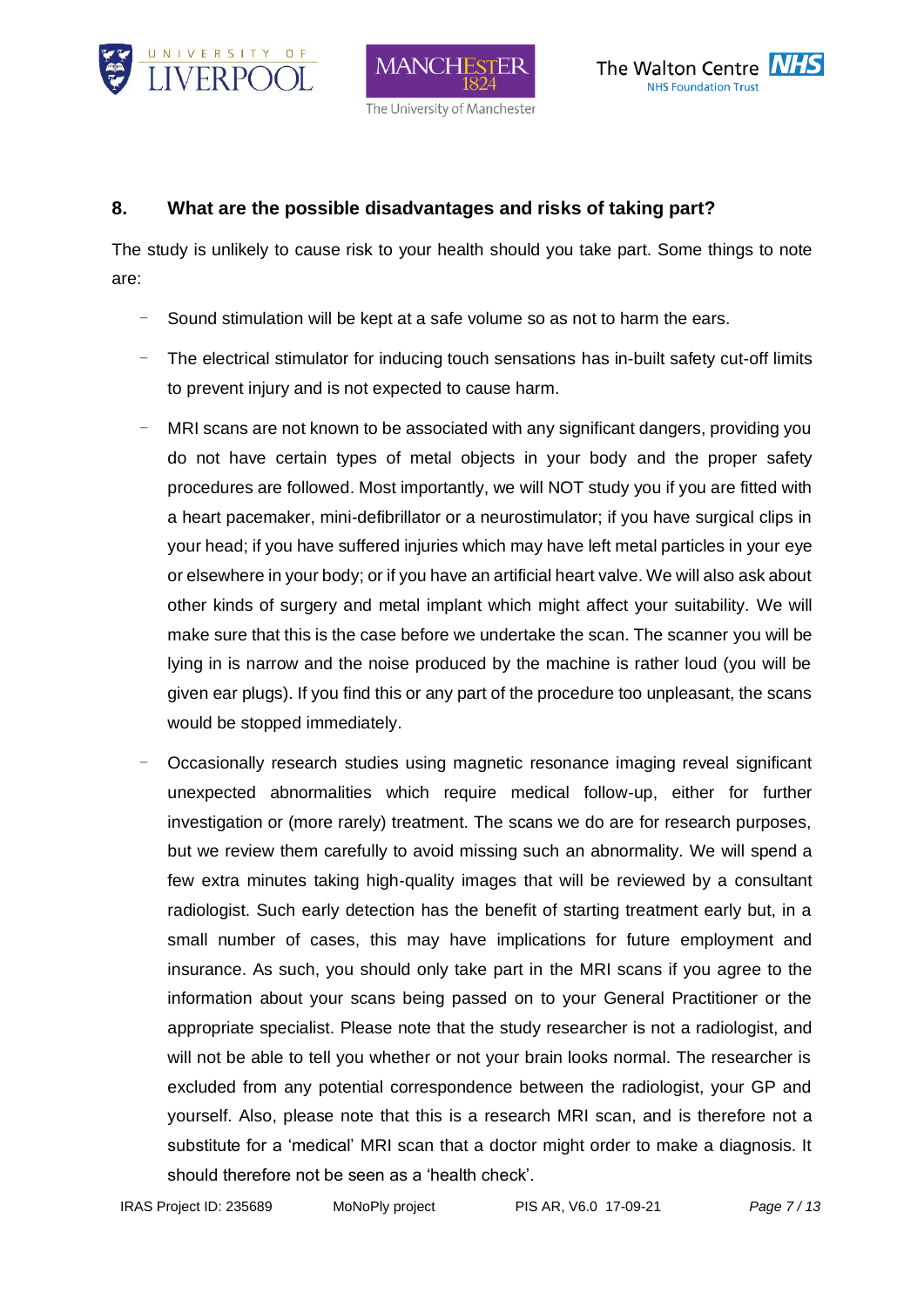





Data that is collected from EEG will not be assessed by a clinician for purposes of medical screening or diagnosis. Rather, the data will only be used for research and will not impact your clinical care.

### **9. What are the costs of taking part?**

As this study requires you to visit the hospital and/or university at least once, and potentially on a number of occasions, you will be offered reimbursement for your time  $(E10$  per hour), plus travel and parking expenses up to a limit of £30 per round trip. If you expect travel and parking expenses to exceed this amount, we may fund over £30 though this will have to be discussed with the research team prior to the visit.

## **10. What are the procedures put in place to mitigate the spread of**

# **COVID-19 at study visits?**

• *Social distancing and use of personal protective equipment (PPE).* Researchers will wear face masks, gloves and potentially disposable aprons and face shields for the duration of visits.

You are to wear a face mask for the duration of the visit (we will supply this) and adhere to physical distancing during the visit whenever possible.

- *Ventilation.* Doors and windows will be opened during EEG preparation and whereever possible during the remainder of the visit. A HEPA filter may also be used.
- *Mitigating virus spread via surfaces.* All equipment used by researchers and yourself will be cleaned before and after use with alcohol wipes. Alcohol wipes will be available for you to clean any equipment you touch, such as pens, after use. Regular hand washing will be carried out by researchers including prior to the session, after fitting the EEG cap, and at the end of the session.
- Hot and cold beverages will no longer be provided by the researchers and we recommend you bring your own drinks. You will be advised against eating during the visit, but hand washing facilities and alcohol gel will be available prior to consumption if you must eat.
- A researcher will contact you 24 hours before taking part in the study to ensure that you feel well and able to attend. The researcher will ask you if have had any symptoms of COVID-19 or if you have had recent contact with someone with COVID-19, if so, the visit will be delayed by at least 14 days (or appropriate duration of self-isolation determined by government regulations) until you are free of any symptoms.
- If the researcher develops any symptoms of COVID-19 or has recent contact with someone with COVID-19, they will self-isolate in line with government regulations and all study visits will be delayed.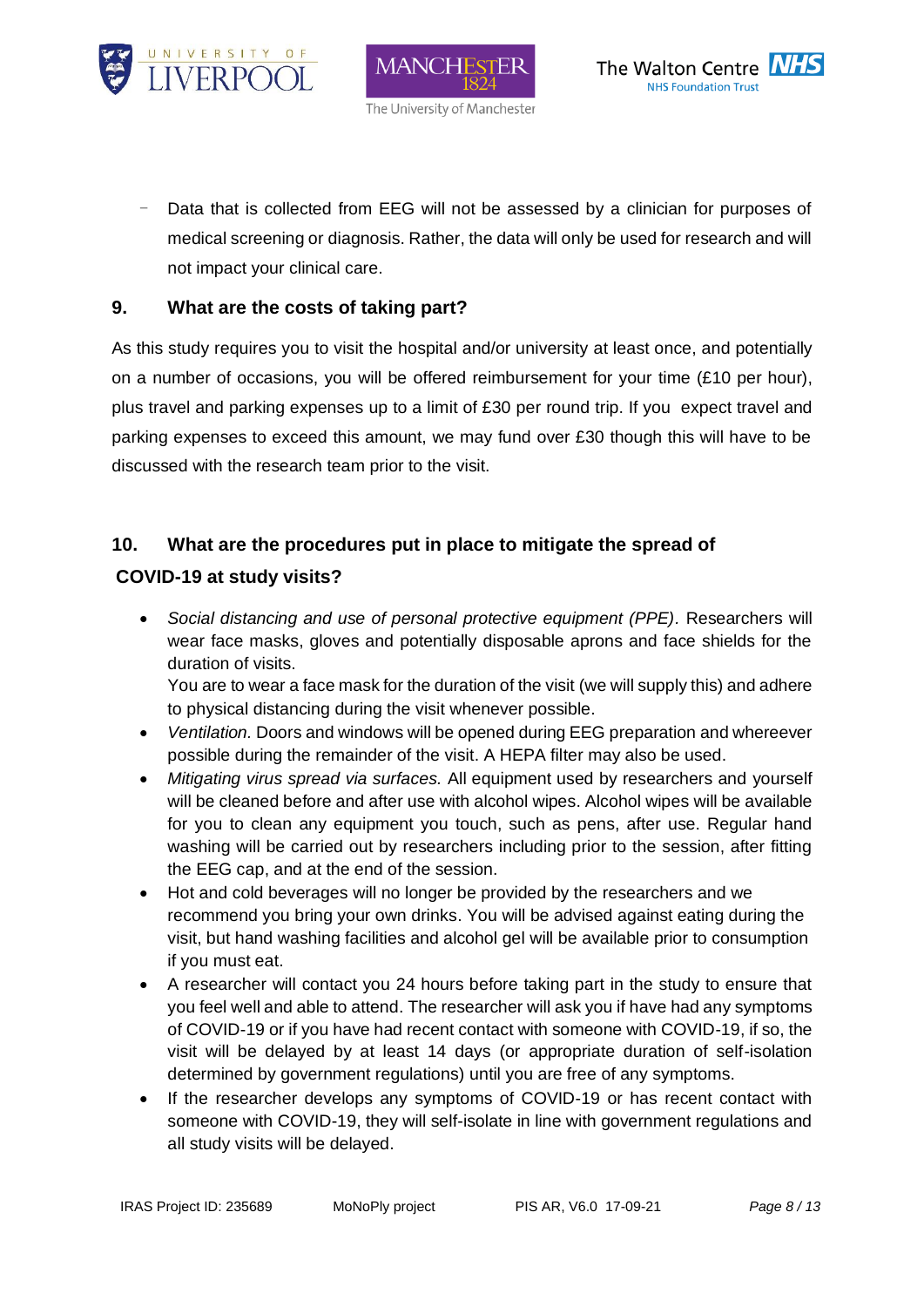





- If researchers develop symptoms of COVID-19 and if you attended the lab within the last 48 hours, you will be contacted. You will be asked to contact the researcher if you develop a COVID-19 infection after the session (e.g., within 14 days).
- You will be contacted prior to visit to describe the procedures and your involvement in the study. Decisions about whether or not to attend will be fully supported and you are free to withdraw or cancel at any time.
- You will not be able to take part in the study if you do not agree to follow the measures set in place to mitigate the spread of COVID-19.

*If the information in Part 1 has interested you and you are considering taking part in the study, please read the additional information in Part 2 before making any decision.*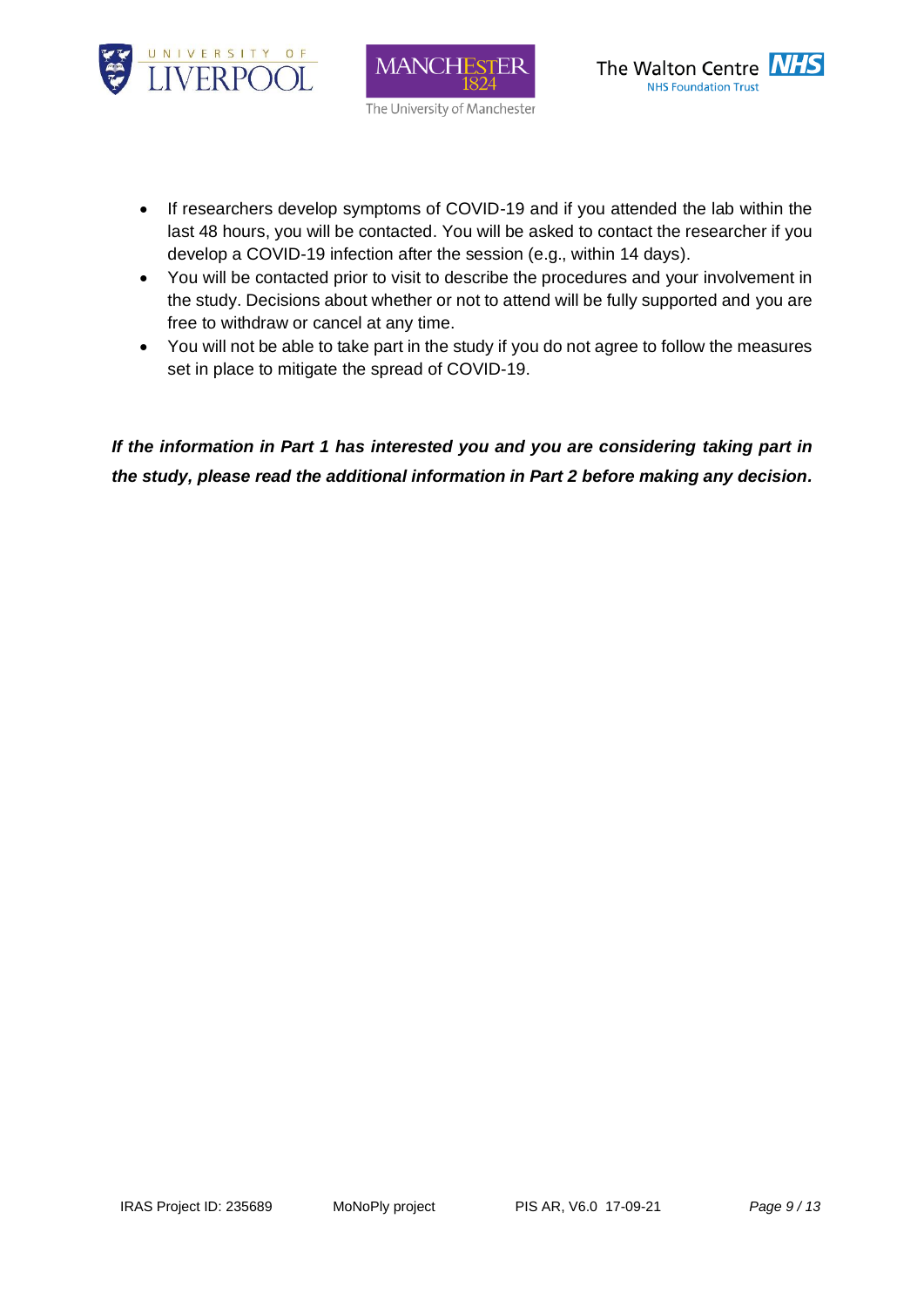





# **Section 2: Study Conduct**

# **11. What if I decide I no longer wish to participate in the study?**

You are free to withdraw from the study at any time without giving a reason. No questions will be asked and there will not be any ramifications. For example, your future medical treatment will not be affected in any way. You will be remunerated (pro rata) for your time spent.

Further, at any time up to one month after we have collected data from you, you may withdraw consent to use your data if you wish. All data will be deleted and not further analysed. After the one-month period, however, recordings will have been included in our analyses, and so withdrawal of your data will not be possible.

The study doctor may also choose to withdraw you from the study if they feel it is in your best interests or if you have been unable to comply with the requirements of the study.

## **12. What if there is a problem?**

### *Minor complaints*

If you have a minor complaint then you need to contact the researcher(s) in the first instance. Please contact Dr Christopher Brown at 0151 794 2174 o[r christopher.brown@liverpool.ac.uk.](mailto:christopher.brown@liverpool.ac.uk)

### *Formal Complaints*

If you wish to make a formal complaint or if you are not satisfied with the response you have gained from the researchers in the first instance, then please contact the Research Governance Officer on 0151 794 8290 [\(ethics@liv.ac.uk\)](mailto:ethics@liv.ac.uk). When contacting the Research Governance Officer, please provide details of the name or description of the study (so that it can be identified), the researcher involved, and the details of the complaint you wish to make.

### *Harm*

In the event that something does go wrong and you are harmed during the research you may have grounds for a legal action for compensation against the University of Liverpool but you may have to pay your legal costs.

# **13. Will my participation in this study be kept confidential?**

All information collected about you as a result of your participation in the study will be kept strictly confidential, but if a significant abnormality is found on your scan then your GP will be informed. Your personal and medical information will be kept in a secure file and be treated in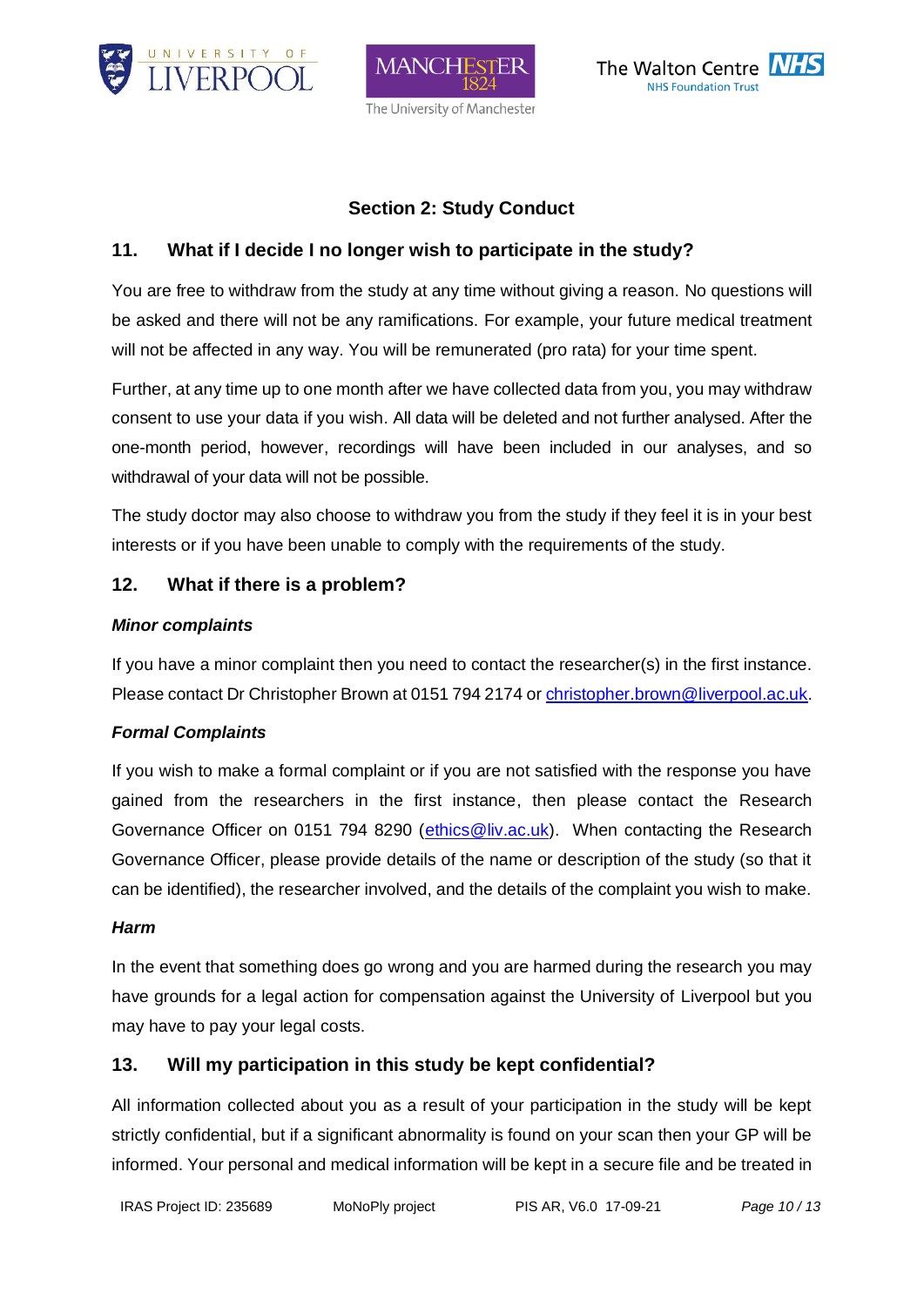





the strictest confidence. We will not store your contact details after the study ends unless you have given us permission to do so. For example, you may wish us to keep you informed about the results of the research, or opportunities to participate in other studies that are relevant to you. You may ask to see your personal information at any time and correct any errors if necessary. If you wish to view your personal information, please write to the Liverpool University Data Protection Officer, Computing Services Department, Chadwick Building, Peach Street, Liverpool, L69 7ZF, for more information on how to do this.

Once you have agreed to participate in this study you will be allocated a unique study number which will be used on all your study documentation. Once you have completed participation in the study, your study data will only be identifiable by this unique number. Your data will therefore be fully anonymised. "Anonymised" means that your data will be labelled with a code and all personal identifying information will be removed to ensure your privacy is protected. During the study, the researchers involved with the study, and authorised staff who work for, or with, the sponsor of the study, may require access to your personal information and/or medical records to verify the data for this study and ensure that it is being conducted in accordance with UK law. All information will be treated in the strictest confidence during the review process.

### **14. What happens to the data?**

Data protection is an important issue and we have taken a number of steps to ensure that your personal data is kept secure at all times. The University of Liverpool is the sponsor for this study based in the United Kingdom. We will be using information from you and your medical records (with your consent) in order to undertake this study and will act as the data controller for this study. This means that we are responsible for looking after your information and using it properly.

The University of Liverpool will collect information from you and/or your medical records for this research study in accordance with the Health Research Authority requirements, under the General Data Protection Regulation for health and care research.

The University of Liverpool will use your name, NHS number and contact details to contact you about the research study, and make sure that relevant information about the study isrecorded for your care, and to oversee the quality of the study. Individuals from The University of Liverpool and regulatory organisations may look at your medical and research records to check the accuracy of the research study. The only people in The University of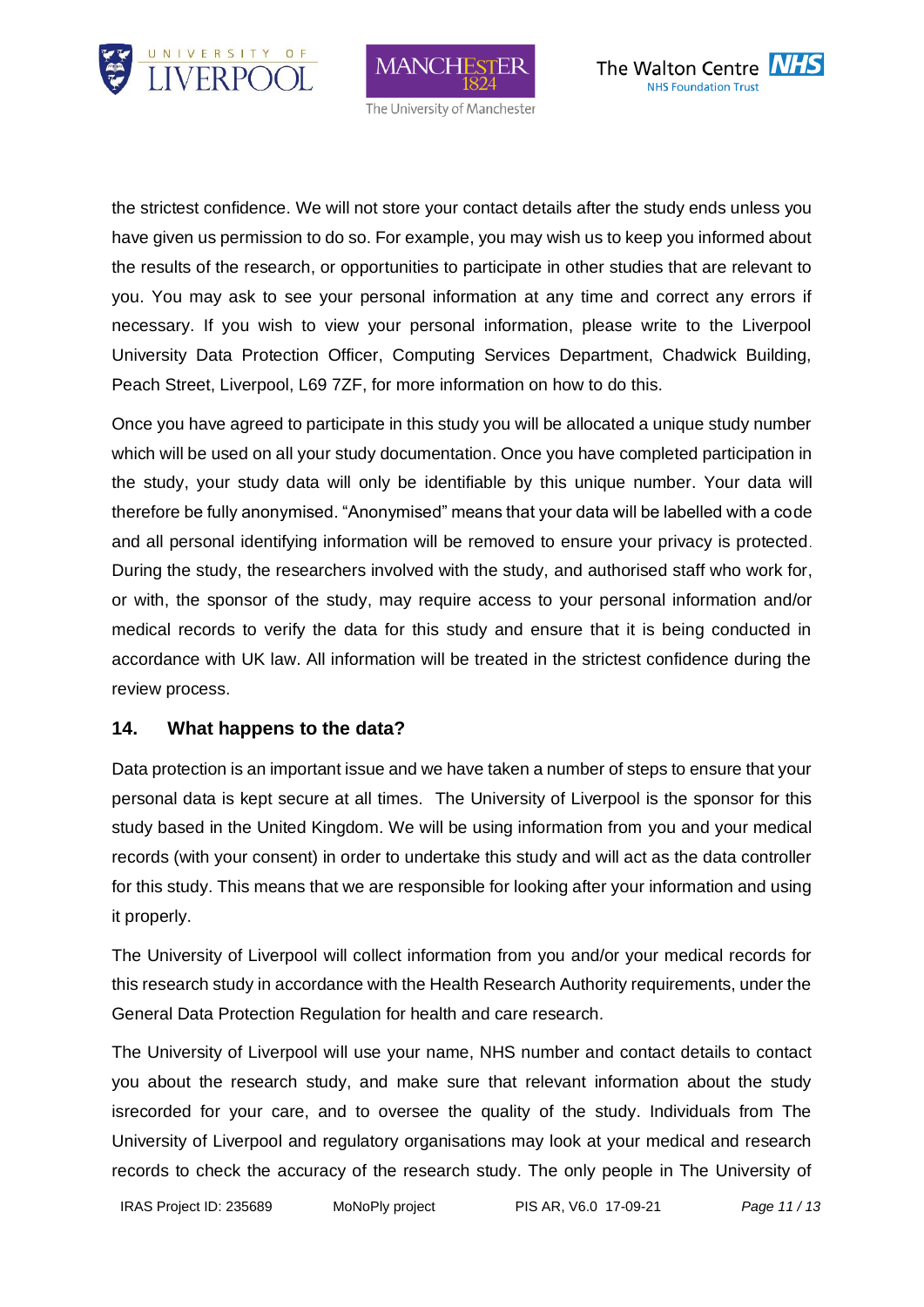





Liverpool who will have access to information that identifies you will be people who need to contact you to or audit the data collection process. The people who analyse the information will not be able to identify you and will not be able to find out your name, NHS number or contact details. The University of Liverpool will keep identifiable information about you from this study for less than 3 months after the study has finished.

Your rights to access, change or move your information are limited, as we need to manage your information in specific ways in order for the research to be reliable and accurate. If you withdraw from the study, we will keep the information about you that we have already obtained. To safeguard your rights, we will use the minimum personally-identifiable information possible. You can find out more about how we use your information https://www.liverpool.ac.uk/legal/data\_protection/. Our Data Protection Officer is Victoria Heath and you can contact them at V.Heath@liverpool.ac.uk.

Data that can be completely anonymised (for example, the EEG data), and that cannot be linked back to you personally, will be put into a publicly accessible database (e.g. the University of Liverpool institutional repository), also for at least 10 years, while copies of MRI (brain scan) data will be kept for at least 15 years by the brain imaging facility. This is part of the scientific process, allowing other scientists to replicate our results. This also greatly enhances the impact of this work on the wider research community and minimises the number of experiments that must be carried out by other researchers. Nevertheless, it means that researchers across the world may use your data for new analyses, beyond the one planned here. If you do not wish your data to be used in this way you are free to opt out of this aspect of the study. There will be no ramifications and you can still take part in all the other aspects. The only difference is that your data will only be analysed by researchers from the immediate research team.

Your information could be used for research in any aspect of health or care, and could be combined with information about you from other sources held by researchers, the NHS or government. Where this information could identify you, the information will be held securely with strict arrangements about who can access the information. The information will only be used for the purpose of health and care research, or to contact you about future opportunities to participate in research. It will not be used to make decisions about future services available to you, such as insurance. Where there is a risk that you can be identified your data will only be used in research that has been independently reviewed by an ethics committee.